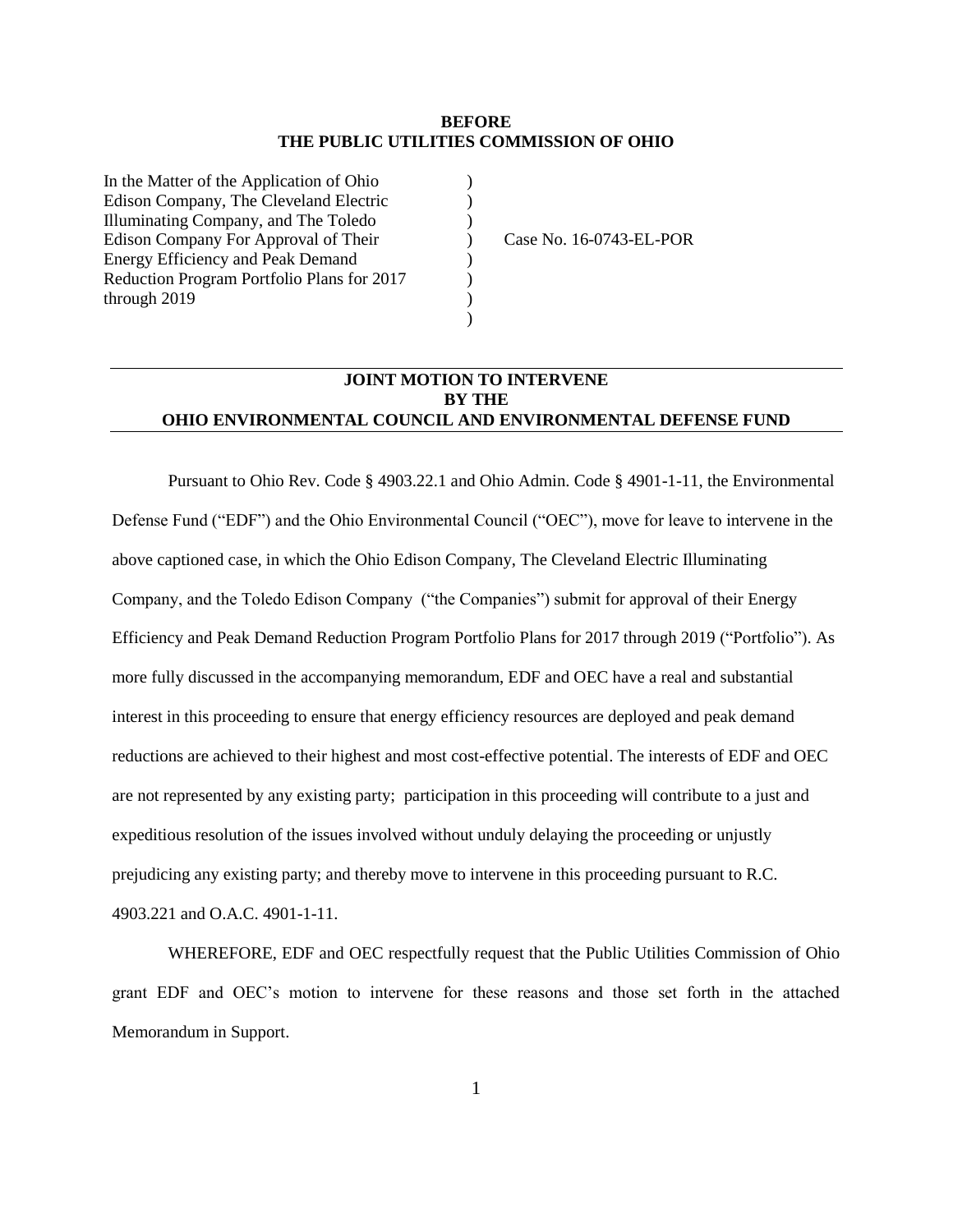Respectfully Submitted,

\_\_\_/s/Trent Dougherty\_\_\_\_\_\_\_\_\_\_\_\_\_\_\_\_\_\_\_\_

**Trent Dougherty, Counsel of Record** (0079817) 1145 Chesapeake Ave., Suite I Columbus, Ohio 43212-3449 (614) 487-7506 - Telephone (614) 487-7510 - Fax [tdougherty@theOEC.org](mailto:tdougherty@theOEC.org)

#### **John Finnigan (0018689)**

Senior Attorney Environmental Defense Fund 128 Winding Brook Lane Terrace Park, Ohio 45174 (513) 226-9558 [jfinnigan@edf.org](mailto:jfinnigan@edf.org)

**Counsel for the Ohio Environmental Council and Environmental Defense Fund**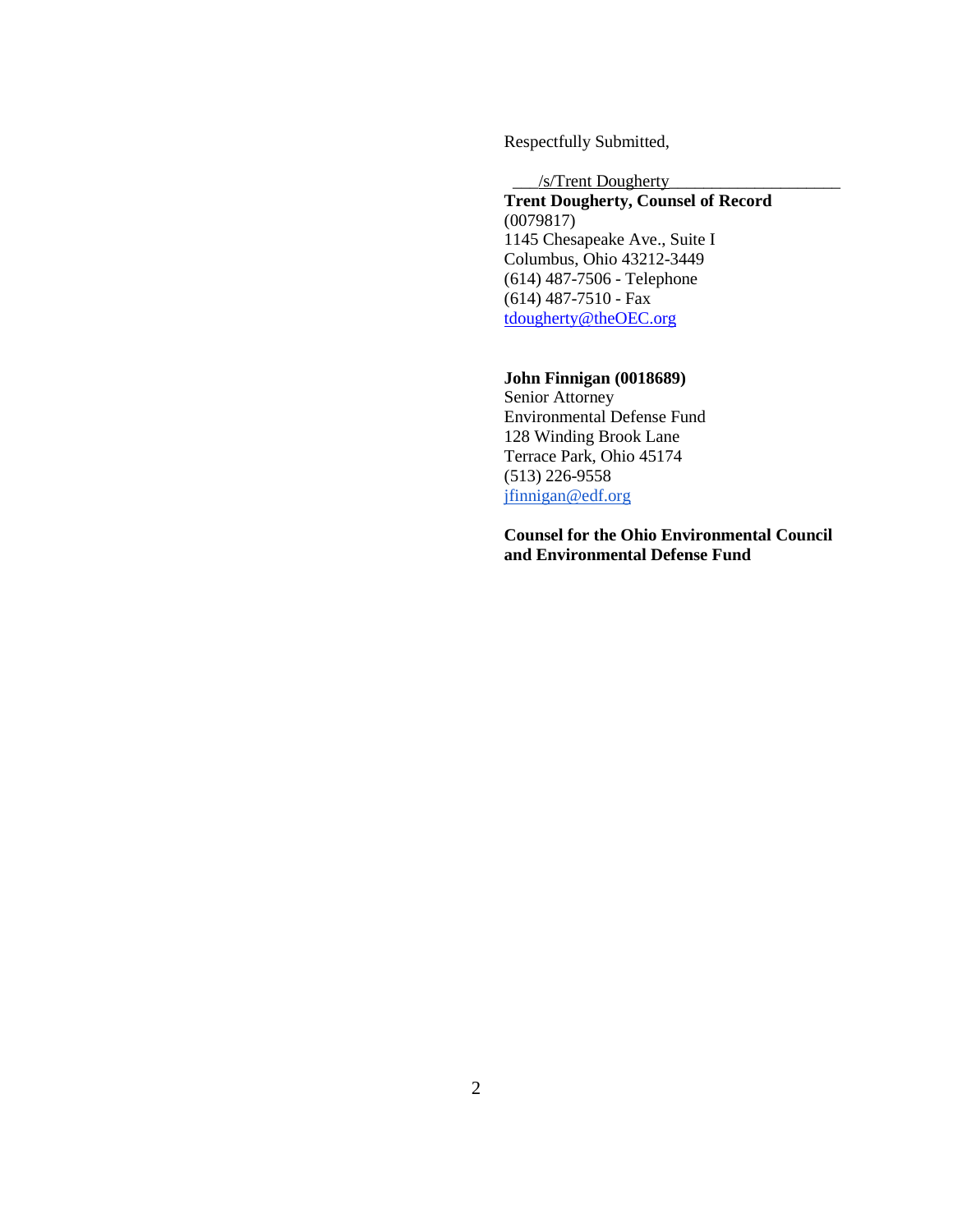#### **BEFORE THE PUBLIC UTILITIES COMMISSION OF OHIO**

)  $\mathcal{L}$  $\lambda$  $\lambda$ ) ) ) ) )

In the Matter of the Application of Ohio Edison Company, The Cleveland Electric Illuminating Company, and The Toledo Edison Company For Approval of Their Energy Efficiency and Peak Demand Reduction Program Portfolio Plans for 2017 through 2019

Case No. 16-0743-EL-POR

#### **MEMORANDUM IN SUPPORT**

Ohio R.C. Section 4903.221 provides that any "person who may be adversely affected by a public utilities commission proceeding may intervene in such proceeding."

EDF is a national non-profit membership organization engaged in linking science, economics and law to create innovative, equitable and cost-effective solutions to society's most urgent environmental problems. EDF has over 300,000 members nationwide and has 9,590 members in Ohio. EDF has been active in Ohio working on environmental policies including smart power, climate change, natural gas fracking and sustainable agriculture. EDF also supports state energy policies that reduce greenhouse gas emissions.

The OEC is a non-profit, non-partisan charitable organization comprised of a network of over 100 affiliated member groups and thousands of individual members, with the mission to secure healthy air, land, and water for all who call Ohio home. Throughout its 46-year history, OEC has been a leading advocate for fresh air, clean water, and sustainable energy use in Ohio. OEC was an active participant in the effort that led to the passage of S.B. 221, and has intervened in scores of cases before this Commission to secure proper implementation of Ohio's clean energy laws. OEC's Clean Energy Program works to secure the strongest state carbon-reduction strategies in the Midwest, and accelerate Ohio's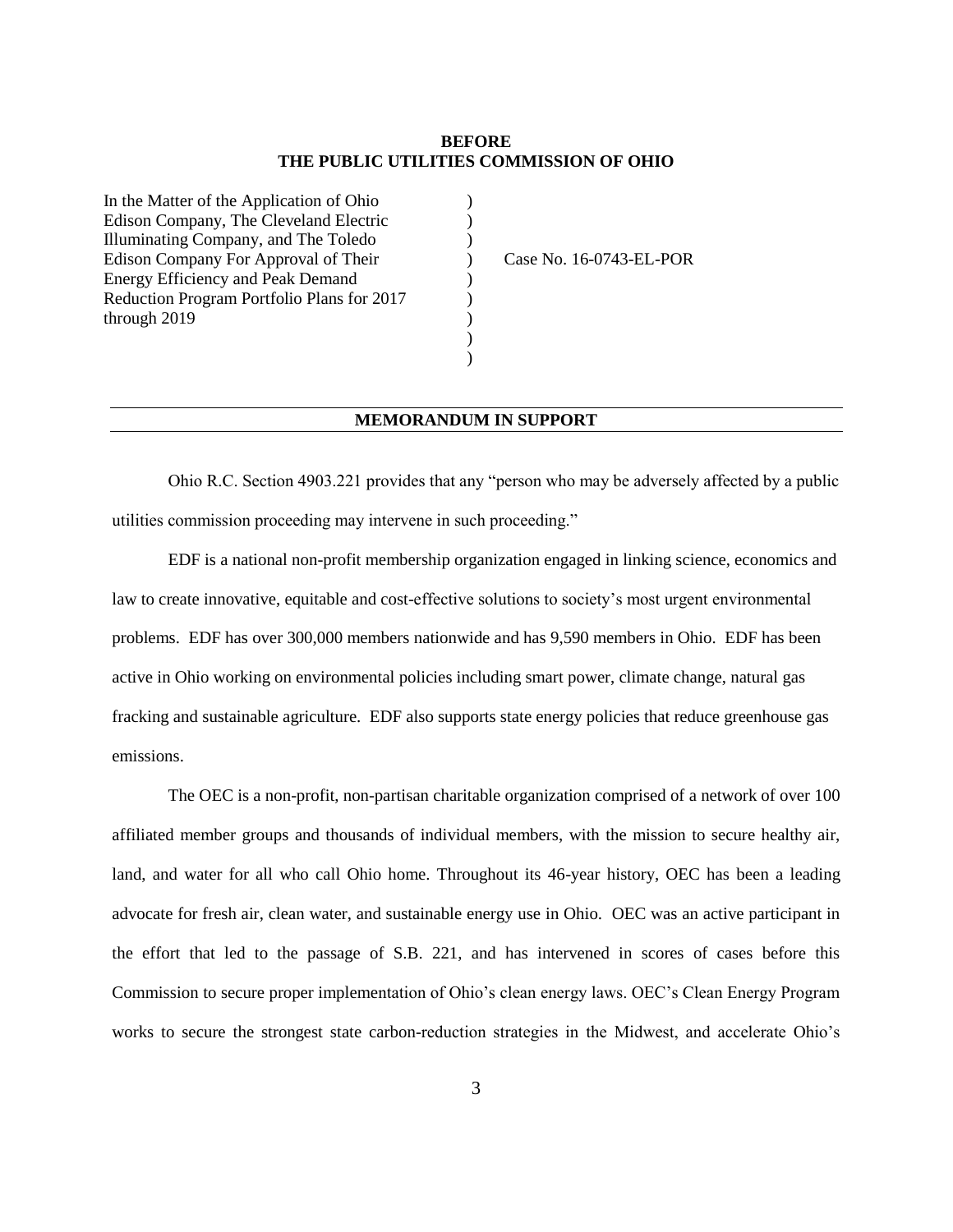transition away from fossil fuels through deployment of, and increased innovation in, clean, efficient, and competitive energy choices.

OEC has been an active participant in each of the Companies' previous EE/PDR portfolio cases and member of the Companies' EE Collaborative. Furthermore, both OEC and EDF were active parties in the Companies' fourth Electric Security Plan Case (14-1297-EL-SSO) before the Commission - a case where many of the Companies' new energy efficiency programs and initiatives in this current proceeding were originally proposed. Moreover, and as discussed below, EDF and OEC have an interest in and may be adversely affected by the disposition of this case.

R.C. §4903.221(B) outlines four factors that the Commission shall consider when ruling on a motion to intervene in a proceeding. First, pursuant to R.C.  $4903.221(B)(1)$ , the Commission shall consider "the nature and extent of the prospective intervenor's interest." EDF and OEC have a real and substantial interest in harnessing the stability of retail electricity service and competitive energy markets, and the positive effect both have on the further deployment of cost-effective, clean, and efficient energy in Ohio. As environmental advocacy organizations, EDF and OEC have a special interest in the outcome of this case because of the direct impact that the decision on the Portfolio will have on the modernization of Ohio's grid and the potentially massive amounts of electricity savings and greenhouse gas reductions that could result from a properly designed energy efficiency programs. Accordingly, EDF and OEC's interest in this proceeding arise from the direct and indirect impacts that the issues presented will have on the environment of the state of Ohio and the region, and the resulting electricity cost savings of their members in the Companies' service territory.

Second, pursuant to R.C. 4903.221(B)(2), the Commission shall consider "The legal position advanced by the prospective intervenor and its probable relation to the merits of the case." Although EDF and OEC do not outline detailed legal arguments in this section, we maintain that the Companies' Portfolio should be properly scrutinized by interested parties to ensure that it complies with the letter and intent of the state's energy law and stated state energy policies.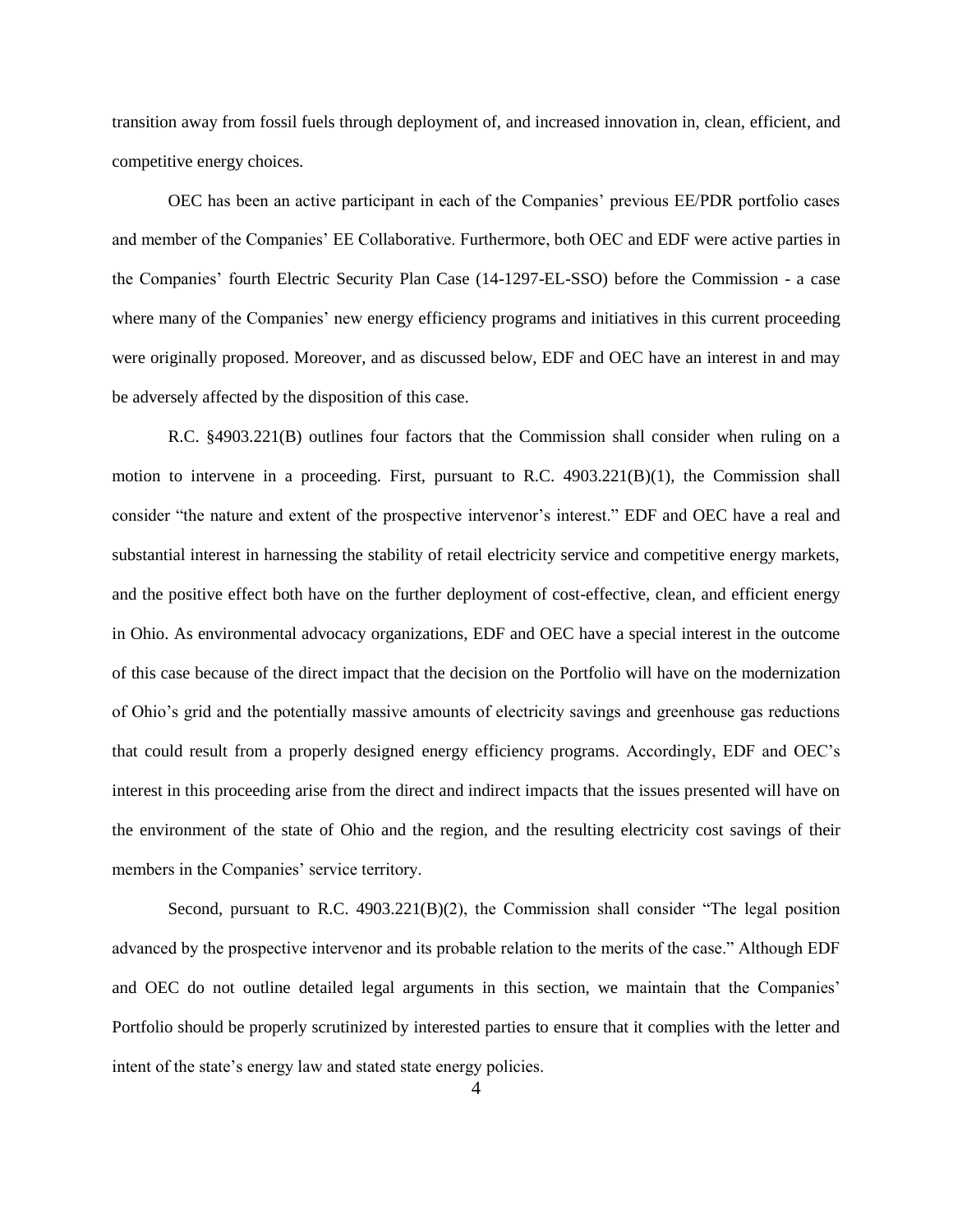Third, pursuant to R.C. 4903.221(B)(3), the Commission shall consider "Whether the intervention by the prospective intervenor will unduly prolong or delay the proceedings." EDF and OEC have significant experience addressing the environmental implications of the electric utility questions before the Commission, and do not seek to delay the proceeding. OEC has been consistently involved in the development and enactment of S.B. 221 and the associated rules, including as a party in numerous cases before the Commission, and EDF has litigated such cases in Ohio as well as in other Public Utility Commissions around the United States. Thus, intervention will not unduly prolong or delay these proceedings, but will add value to the development of this case.

Fourth, pursuant to R.C. 4903.221(B)(4), the Commission shall consider "Whether the prospective intervenor will significantly contribute to full development and equitable resolution of the factual issues." EDF and OEC have developed expertise that will contribute to the full development of the legal questions involved in this proceeding. Further, as two of Ohio's leading environmental advocate organizations with years of experience before the Commission, EDF and OEC will be able to assure that the environmental impacts of the Company's proposals are fully developed.

EDF and OEC also satisfy the intervention requirements outlined in the Commission's rules. The criteria for intervention established by O.A.C. §4901-1-11(A) are identical to those provided by R.C. 4903.221, with the exception that the rules add a fifth factor that the Commission shall consider when ruling on a motion to intervene. Pursuant to O.A.C.  $\S$ 4901-1-11(A)(5), the Commission shall consider "The extent to which the [intervenor's] interest is represented by existing parties." No existing party fully represents EDF and OEC's interest in this proceeding.

Finally, we point out that it is the Commission's stated policy "to encourage the broadest possible participation in its proceedings."<sup>1</sup> The Commission should not apply its intervention criteria in a manner that would favor one environmental or consumer advocate to the exclusion of others.

 $\overline{a}$ 

<sup>&</sup>lt;sup>1</sup> Cleveland Elec. Illum. Co., Case No. 85-675-EL-AIR, Entry dated January 14, 1986, at 2.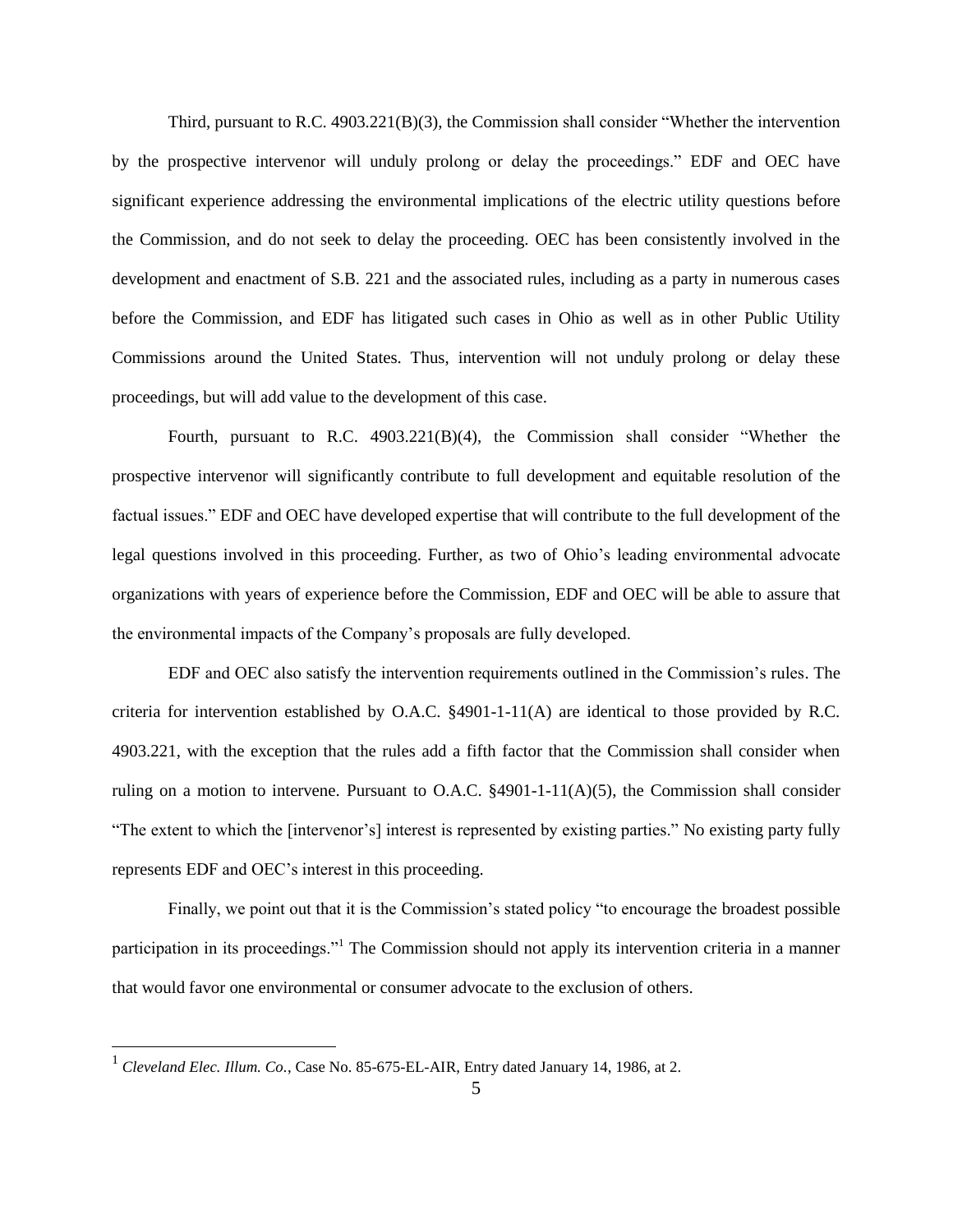OEC meets all the criteria established by R.C. 4903.221 and O.A.C. 4901-1-11(A)(5) and therefore should be granted intervenor status in this proceeding.

WHEREFORE, OEC respectfully requests that the Commission grant its motion to intervene in the above captioned matter.

Respectfully Submitted,

 \_\_\_/s/Trent Dougherty\_\_\_\_\_\_\_\_\_\_\_\_\_\_\_\_\_ Trent Dougherty, Counsel of Record (0079817) 1145 Chesapeake Ave., Suite I Columbus, Ohio 43212-3449 (614) 487-7506 - Telephone (614) 487-7510 - Fax [tdougherty@theOEC.org](mailto:tdougherty@theOEC.org)

John Finnigan (0018689) Senior Attorney Environmental Defense Fund 128 Winding Brook Lane Terrace Park, Ohio 45174 (513) 226-9558 jfinnigan@edf.org

**Counsel for the Ohio Environmental Council and Environmental Defense Fund**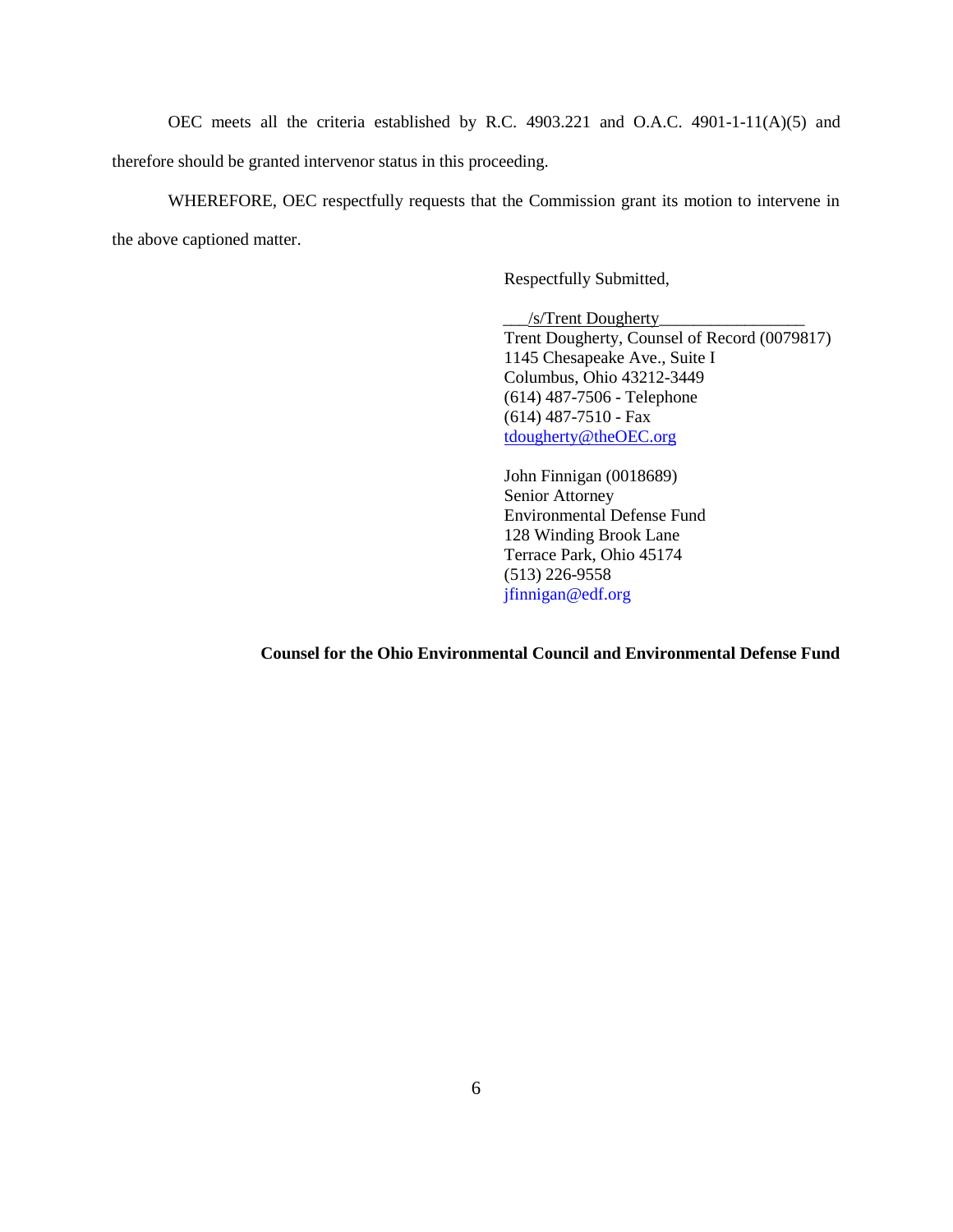## **CERTIFICATE OF SERVICE**

I hereby certify that a true copy of the foregoing has been served upon the following parties by electronic mail this 19th day of April, 2016.

> \_\_\_/s/Trent Dougherty\_\_\_\_\_\_\_\_\_\_\_\_\_\_\_\_\_\_\_\_ Trent Dougherty

[Cdunn@firstenergycorp.com](mailto:Cdunn@firstenergycorp.com) [Kjklaw@yahoo.com](mailto:Kjklaw@yahoo.com) [William.wright@puc.state.oh.us](mailto:William.wright@puc.state.oh.us)